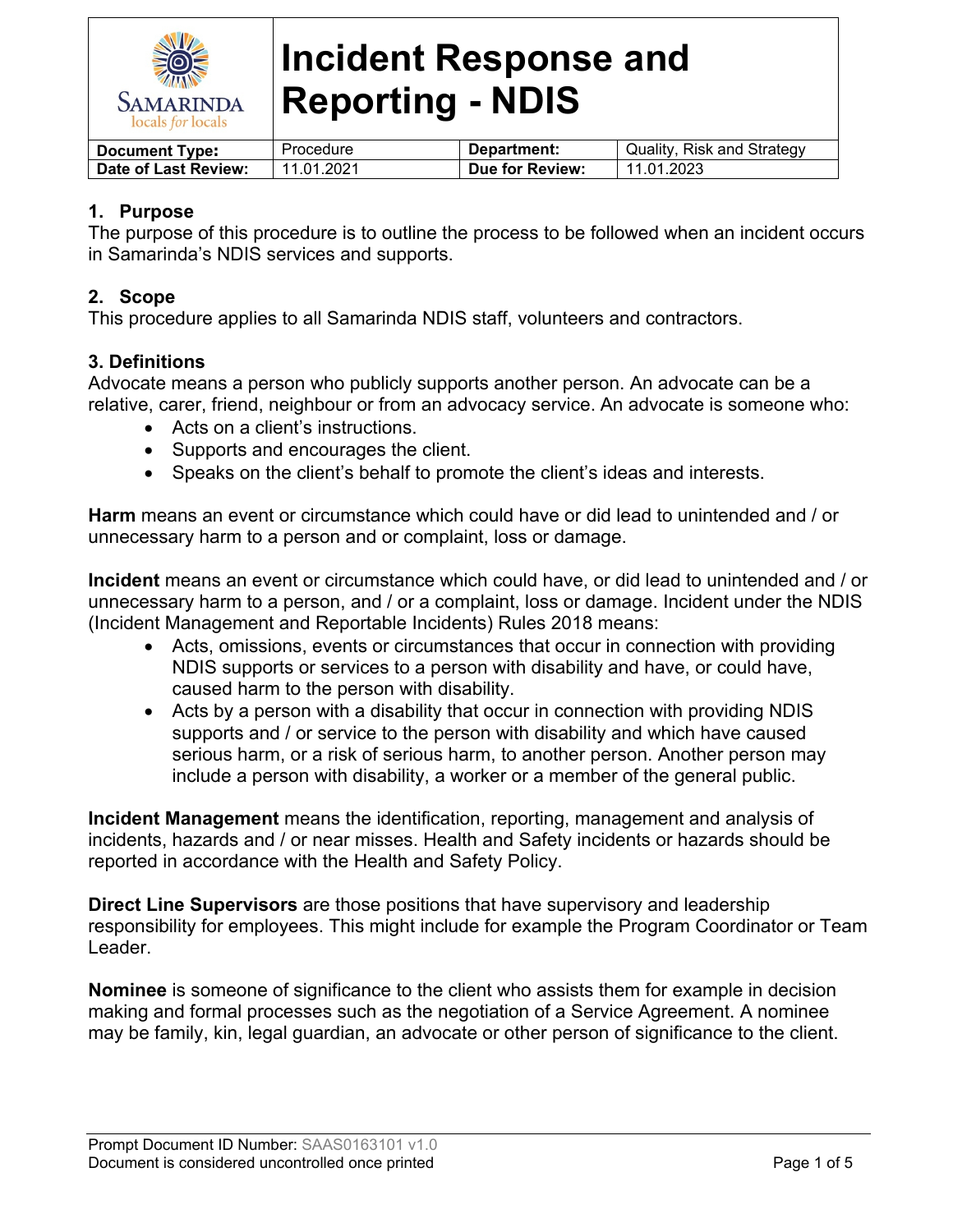

| <b>Document Type:</b> | Procedure  | Department:     | Quality, Risk and Strategy |
|-----------------------|------------|-----------------|----------------------------|
| Date of Last Review:  | 11.01.2021 | Due for Review: | 11.01.2023                 |

**Reportable Incidents** are certain incidents that happen, or are alleged to have happened, in connection with the provision of supports and / or services by registered NDIS providers, known as reportable incidents. These incidents include:

- The death of a person with disability;
- Serious injury or harm of a person with disability;
- Abuse or neglect of a person with disability;
- Unlawful sexual or physical contact or assault of a person with disability;
- Sexual misconduct committed against or in the presence of a person with disability, including the grooming of the person for sexual activity; or
- The unauthorised use of restrictive practices in relation to an NDIS client.

### **4. Procedure**

### **4.1 Incident Management System Information**

Samarinda will make the incident management system available in the following ways:

| <b>Staff</b>           | Inclusion of information about the incident              |
|------------------------|----------------------------------------------------------|
|                        |                                                          |
|                        | management system and how to identify and report         |
|                        | an incident in staff induction and orientation.          |
|                        | Access to policies, procedures and templates to          |
|                        | define responsibilities and guide actions for the        |
|                        | management of incidents.                                 |
|                        | Direct line supervisor or on-call availability to assist |
|                        | with incident identification, response and reporting.    |
|                        | Access to appropriate documentation such as              |
|                        | incident forms, the incident register, etc.              |
| People with a          | Information included in the client handbook and          |
| disability receiving   | explained at intake and / or commencement.               |
| services from          | Policy available on the Samarinda website.               |
| Samarinda              | Further information available on request.                |
| Family members,        | Information included in the client handbook and          |
| carers and significant | explained at intake and / or commencement.               |
| others<br>$\bullet$    | Policy available on the Samarinda website.               |
|                        | Further information available on request.                |
| Independent            | Policy available on the Samarinda website.               |
| advocates              | Further information available on request.                |

### **4.2 Immediate Response to an Incident**

If a staff member observes an incident, or where a client informs a staff member of an incident, staff should ensure that anyone involved in the incident receives appropriate assistance including:

- 1. Providing appropriate medical attention or first aid;
- 2. Activating emergency procedures;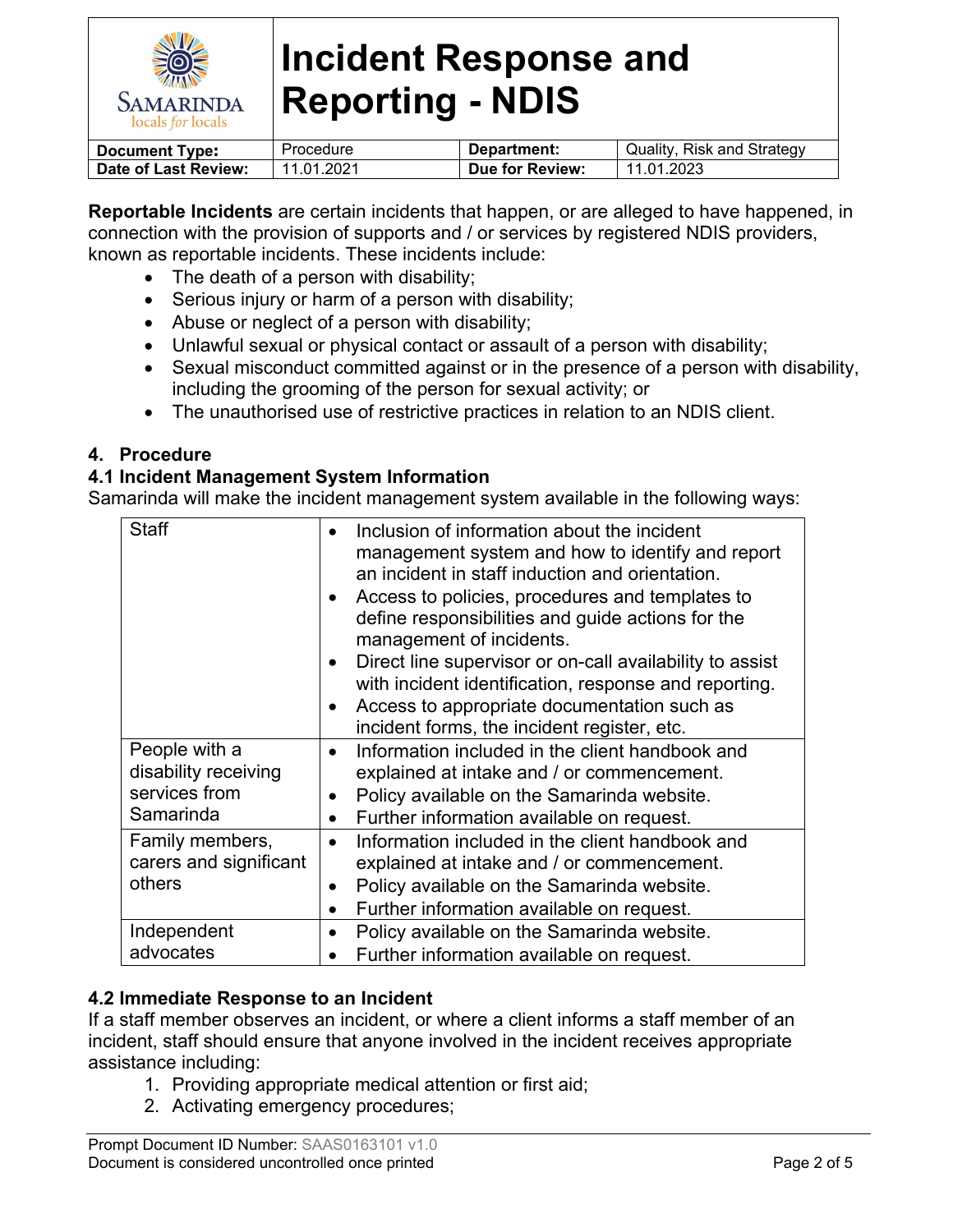

| <b>Document Type:</b> | Procedure  | Department:     | Quality, Risk and Strategy |
|-----------------------|------------|-----------------|----------------------------|
| Date of Last Review:  | 11.01.2021 | Due for Review: | 11.01.2023                 |

- 3. Notifying the direct line supervisor of the incident; and
- 4. Ensuring those involved in the incident and other people in the area are safe.

Staff should preserve relevant evidence including physical and documentary evidence (e.g. take photos, record descriptions of the injuries) which may be critical to an investigation by Samarinda or the police.

As soon as possible after the incident the direct line supervisor or their delegate should:

- 1. Ensure any immediate risk has been removed or mitigated.
- 2. Notify the client's nominee, advocate or relevant family or support network.
- 3. Support the client involved in the incident by:
	- Assessing their environment to ensure their safety and to prevent any recurrence;
	- Discussing with the client and their nominee how they can be involved in the management and resolution of the incident.
	- Informing them that they can have access to an advocate; and
	- Linking them to an advocate if they do not already have one and would like an advocate to support them.
- 4. Where an incident involves an allegation of abuse, neglect, exploitation or discrimination, the Safeguarding from Abuse Policy and associated procedures must be followed.
- 5. Refer staff impacted by the incident to Samarinda's Employee Assistance Program where appropriate.

### **4.1 Reporting an Incident**

Where an incident involves a client, the staff member must verbally report the incident immediately to the direct line supervisor. If the incident is determined to be a reportable incident, the Reportable Incident Procedure must also be followed.

Where there is an incident involving clients, employees, visitors and contractors an Incident Report Form must be completed. If the incident involves more than one client a separate incident report should be completed for each client.

A direct line supervisor may assist a staff member to complete an incident report or direct a staff member to the Health and Safety Policy and associated reporting where relevant.

All incident report forms must:

- 1. Be legible if handwritten.
- 2. Only contain facts, not impressions.
- 3. Include a description of the incident.
- 4. Record the impact on, or harm caused to, any person with disability.
- 5. Include: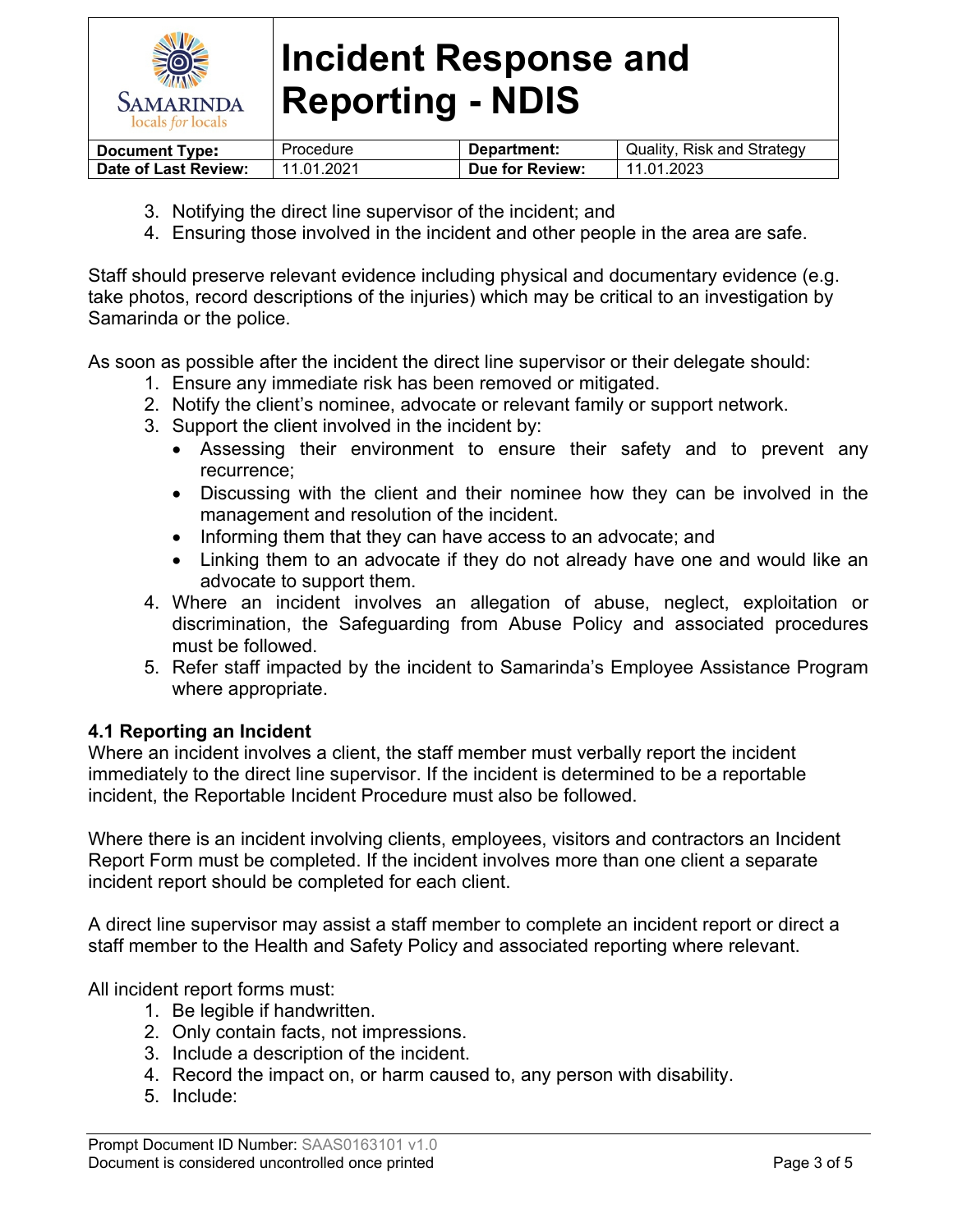

| <b>Document Type:</b> | Procedure  | Department:     | Quality, Risk and Strategy |
|-----------------------|------------|-----------------|----------------------------|
| Date of Last Review:  | 11.01.2021 | Due for Review: | 11.01.2023                 |

- The time, date and place at which the incident occurred, or if not known, the time, date and place at which the incident was first identified;
- The names and contact details of the persons involved in the incident and any witnesses to it; and
- The name and contact details of the person making the record of the incident or alleged incident.
- 6. Note any consultation undertaken with the impacted person, including for example:
	- The details of the discussions (questions, answers, advice);
	- The name of the person making the contact; and
	- The date of the contact / correspondence.
- 7. Have all sections completed.
- 8. Be completed as soon as possible and no longer than 24 hours after the incident.

### **4.3 Incident Report Follow Up**

The Community Services Manager will undertake or delegate the following actions:

- 1. Undertake an initial risk assessment following identification of the incident or receipt of an allegation:
	- $\bullet$  Identifying risks;
	- Determining arrangements for managing those risks; and
	- Deciding any actions in relation to the person with disability or involved workers (e.g. change in duties, support or counselling).
- 2. Review the incident and determine if it is reportable.
- 3. If the incident is a reportable incident, follow the Reportable Incident Procedure including informing the CEO.
- 4. Note whether there is a need to notify the police about a suspected criminal offence or a child protection agency if the incident relates to a child or young person, and the outcome of any reports made.
- 5. Note any consultation undertaken with the impacted person.
- 6. Note the details of the discussions (questions, answers, advice);
	- Note the name of the person making the contact; and
	- Note the date of the contact/correspondence.
- 7. Determine whether an investigation is required and if so initiate the investigation.
- 8. Ensure the incident is logged in the incident register.
- 9. Endorse any follow up actions, including where relevant the development of a risk mitigation plan, and / or the requirement for corrective actions, and record actions in the incident report and / register.
- 10.Evaluate the impact of any follow up actions in the progress notes.
- 11.Resolve the incident no later than seven days after the incident occurred. If the incident is unable to be resolved within seven days a progress note must be created.
- 12.Monitor follow up, evaluating the impact of follow up and the resolution of the incident.